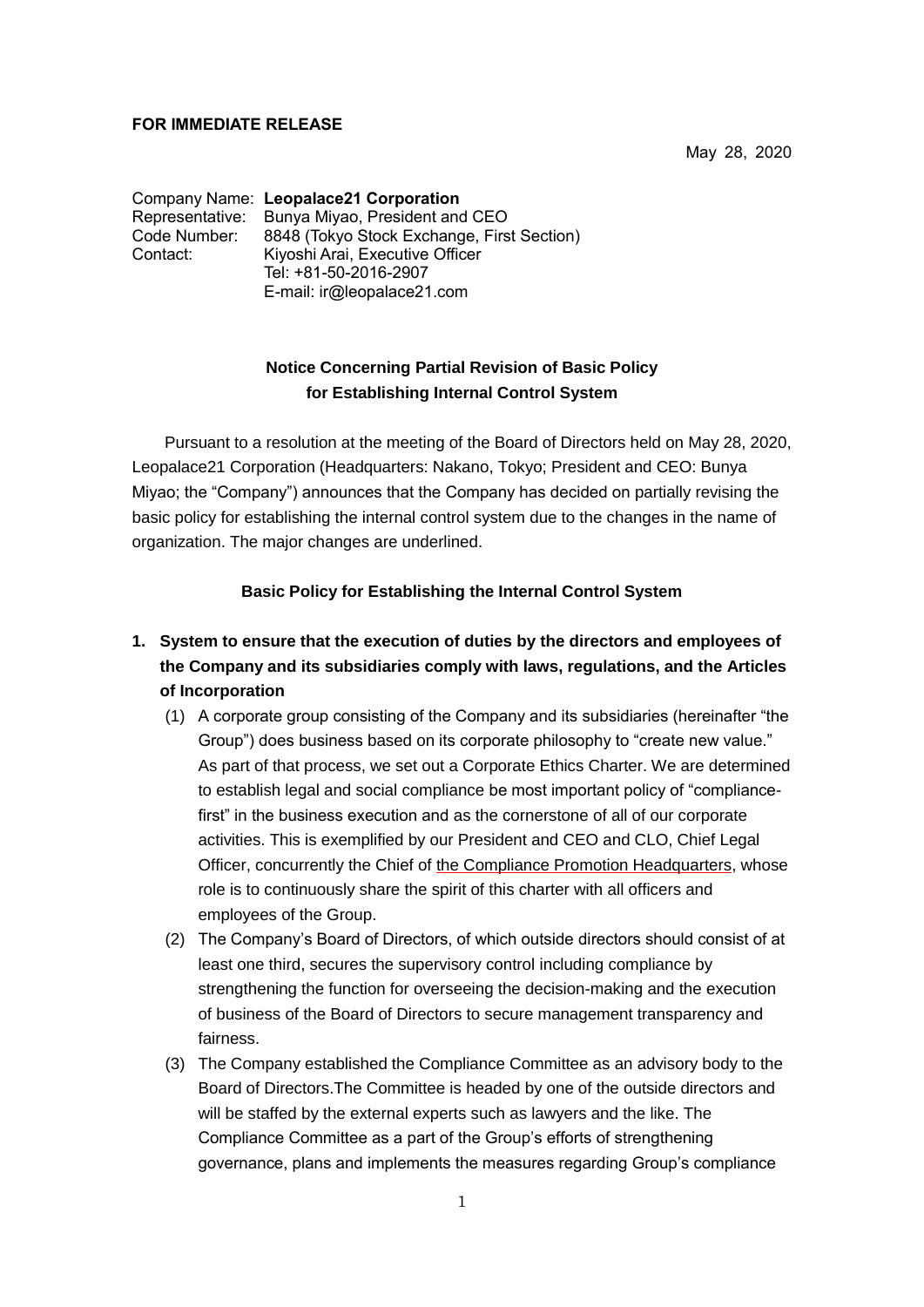framework including reinforcing the training and information management system, and monitors the corporate activities in accordance with the compliance regulations to identify the issues for improvement. In cases of suspected violations of laws and regulations, the Compliance Committee will have the authority to suspend operations.

- (4) The Company established the Compliance Promotion Headquarters headed by CLO, Chief Legal Officer, who manages all the matters related to the legal compliance. The Compliance Promotion Headquarters is responsible for planning and implementing measures to promote the Group's compliance as well as improving issues to develop the autonomous corporate culture.
- (5) The Company created, under the Compliance Promotion Headquarters, the Compliance Promotion Department which promotes planning related to compliance activities and is responsible for checking the legal compliance, in particular, verifying the products such as buildings to comply with related laws and regulations. The Department supports the business departments' compliancerelated operations including the progress management and monitoring the business operations as well as contract verification and dealing with the lawsuits.
- (6) The Group deploys the compliance coordinators across the Group so that all the officers and employees are adequately informed on the compliance-related measures and the coordinators can immediately report any anomalies. In addition, the internal hotlines are available with the focal points both inside and outside the Group for immediate consultation and reporting. The Group organizes periodic survey on the employees' awareness with a view to grasp risks at an early stage and to gauge the degree of compliance awareness. The Group ensures the whistle blower protection in the whistle blower regulations to make all the officers and employees aware of the Company's intention of preventing any retaliation or other disadvantage to the whistle blowers who consults or reports on somebody's questionable actions against the laws, regulations and the Articles of Incorporation.
- (7) The Company established the Auditing Department which controls the internal control function and the internal audit function directly under the President and CEO. The Department considers items and methods for business operations audits and maintains monitoring and risk management of the operations. The Department promotes efficient business activities by reinforcing the governance and preparing appropriate financial statements, complying with the legal system, and protecting the Group's assets. The Company holds Auditing Council to increase the effectiveness of the auditing system.
- (8) The Company works continuously to develop the compliance regulations and related individual regulations, guidelines and manuals, etc. and to periodically organize the compliance-centered training programs in light of hierarchical positions and jobs so that the Company can enhance the compliance awareness by all the officers and employees in the Group. The performance appraisal system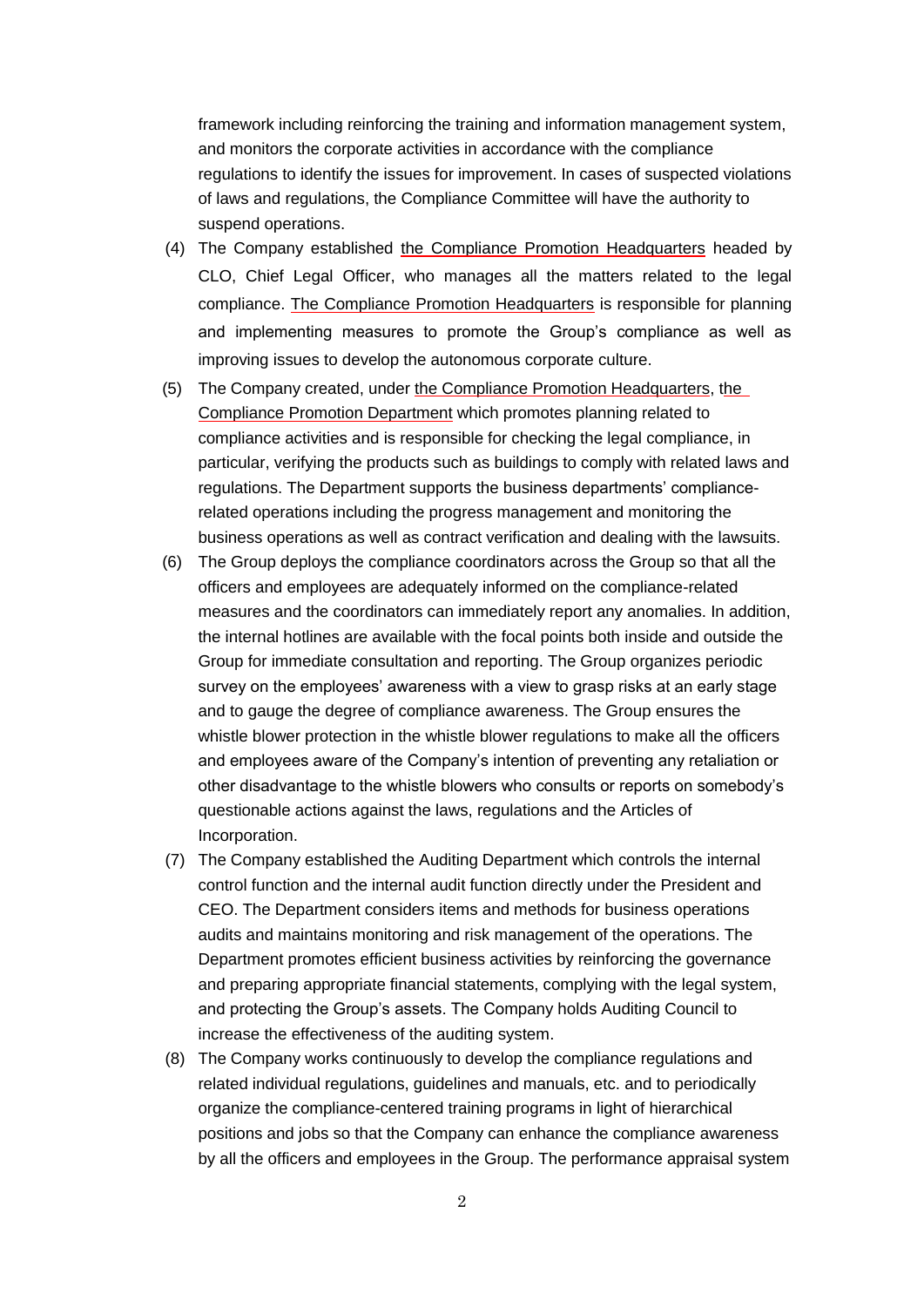may include the measurement in terms of proactively demonstrating compliance behavior and multi-directional personnel rating method.

- (9) The Company promotes the active dialogues between the management team and all the stakeholders so that it lead to develop the customer-oriented corporate culture by increasing the transparency and fostering the mutual understanding.
- (10) The Group put as basis development of sense of compliance firmly in the organization and having in combination the organizational structure spearheaded by the Compliance Promotion Headquarters and reinforced compliance mindset assisted by the Auditing Department's audits and whistle blowing system so that the Group can pursue the concept of compliance-first.

#### **2. System to store and manage information on the execution of duties by directors**

The President and CEO of the Company appoints the Chief of Management Headquarters to be responsible for the storage and management of information on the execution of duties by directors. The information on the execution of duties by directors is organized, stored and managed by recording it in documents or electromagnetic recording media in accordance with the document handling regulations and the information management regulations. The Company organizes the training to strengthen the information management system.

- **3. Regulations and other systems to manage the risk of loss in the Company and its subsidiaries**
	- (1) To comprehensively identify and manage risks in the Group, the Company established the Risk Management Committee consisting of lawyers and other outside experts, with the President and CEO of the Company serving as chair, as an advisory body to the Board of Directors of the Company.
	- (2) The Risk Management Committee develops the risk management regulations and related individual regulations, guidelines and manuals, etc. for the risk management of the Group, checks the operation status against these regulations, etc. and implements training for the officers and employees of the Group. The Chief of Compliance Promotion Headquarters quarterly reports the Group's risk management situation to the Board of Directors.
	- (3) The Auditing Department audits the status of business execution by each department of the Group and, if it identifies any business risk that could cause a loss, immediately reports the details and the significance of loss to the President and CEO and the responsible departments.

# **4. System to ensure efficient execution of the directors' duties**

(1) The Company works to improve its business performance through appropriate and prompt decision-making by establishing the Board of Directors and responding to changes in business and the business environment in a proactive manner. The Board of Directors, which consists of an adequate number of members with diverse background, determines important management matters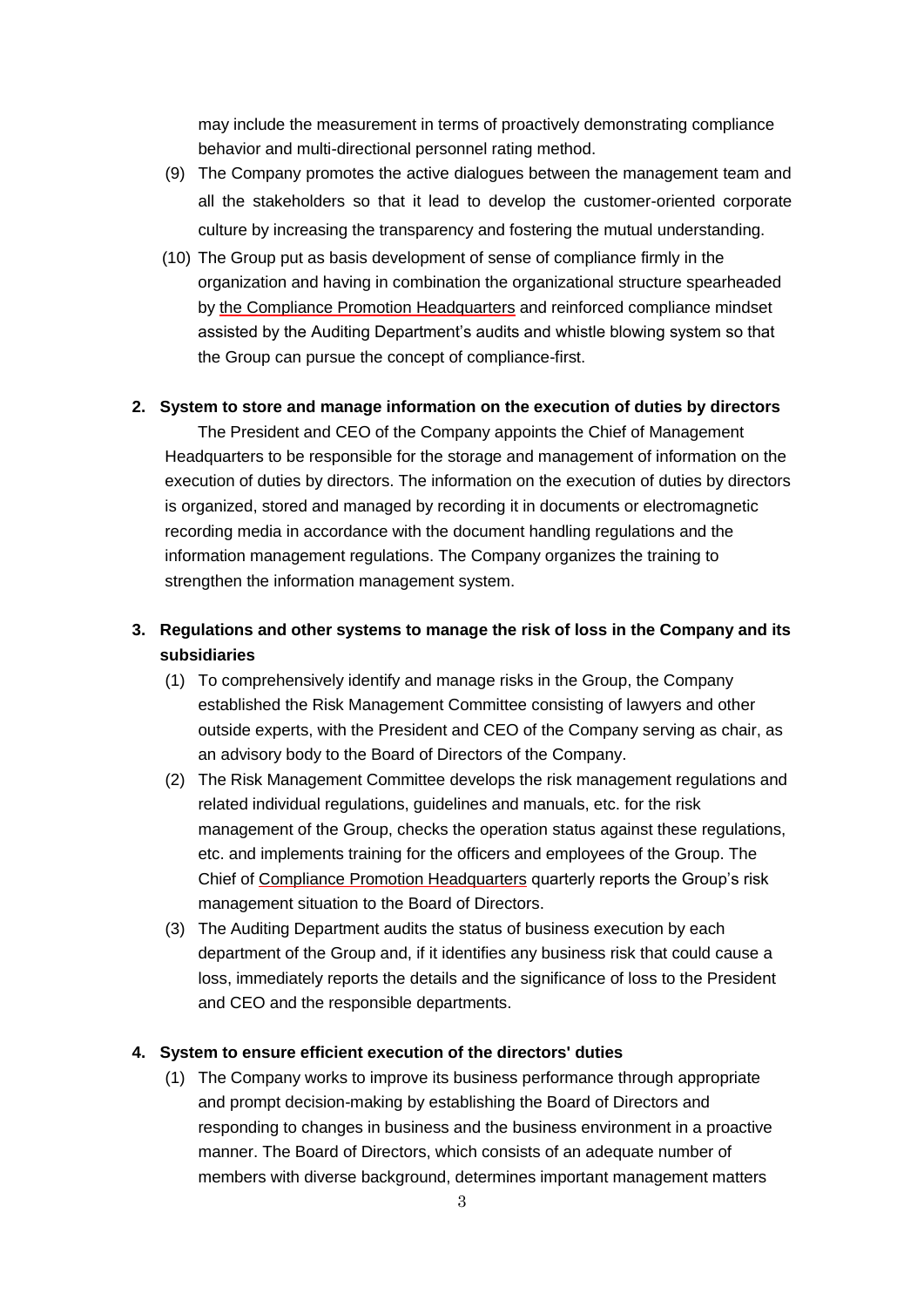and checks the status of business execution by holding a regular monthly meeting and other meetings as required.

- (2) The Company also regularly holds meetings of the Corporate Management Council as a prior deliberative body to discuss business execution policies, implementation of policies and the measures.
- (3) The Company formulates a medium-term management plan for the Group and sets key yearly targets and budget allocations, etc. for the entire Group to materialize the plan.
- (4) The Company reviews the results of income and expenditure plan of each department and subsidiary and progress in other important business plans at a monthly Board meeting or when appropriate at other meetings to highlight issues for the corrective actions.
- **5. System to report matters on the execution of duties by the directors of subsidiaries to the Company and other systems to secure the proper operations in the Group**
	- (1) By applying the management rules of the affiliated companies to the subsidiaries, the Company has the subsidiaries obtain a prior approval of its Board of Directors, or of the director in charge of the subsidiaries for their important management matters in accordance with the decision rules of the Company.
	- (2) The director in charge of the Corporate Planning Headquarters controls the management of subsidiaries. The director in charge receives the necessary reports from subsidiaries to promote efficient information exchange and align all group activities by holding regular affiliates companies meetings with the subsidiaries.
	- (3) The respective directors are responsible for overseeing each subsidiary's business while respecting its autonomy, ensuring its business activities aligned with the corporate business plans, and implementing the Group's compliance system and risk management system to support the efficient operations. Such directors collect relevant information through regular and ad-hoc meetings with the respective subsidiaries and report the state of managing subsidiaries to the Board of Directors and the Corporate Management Council.
	- (4) The Auditing Department and the Audit & Supervisory Board members conduct a regular audit or special audit of the subsidiaries, and make a report to the President and CEO and the Auditing Council.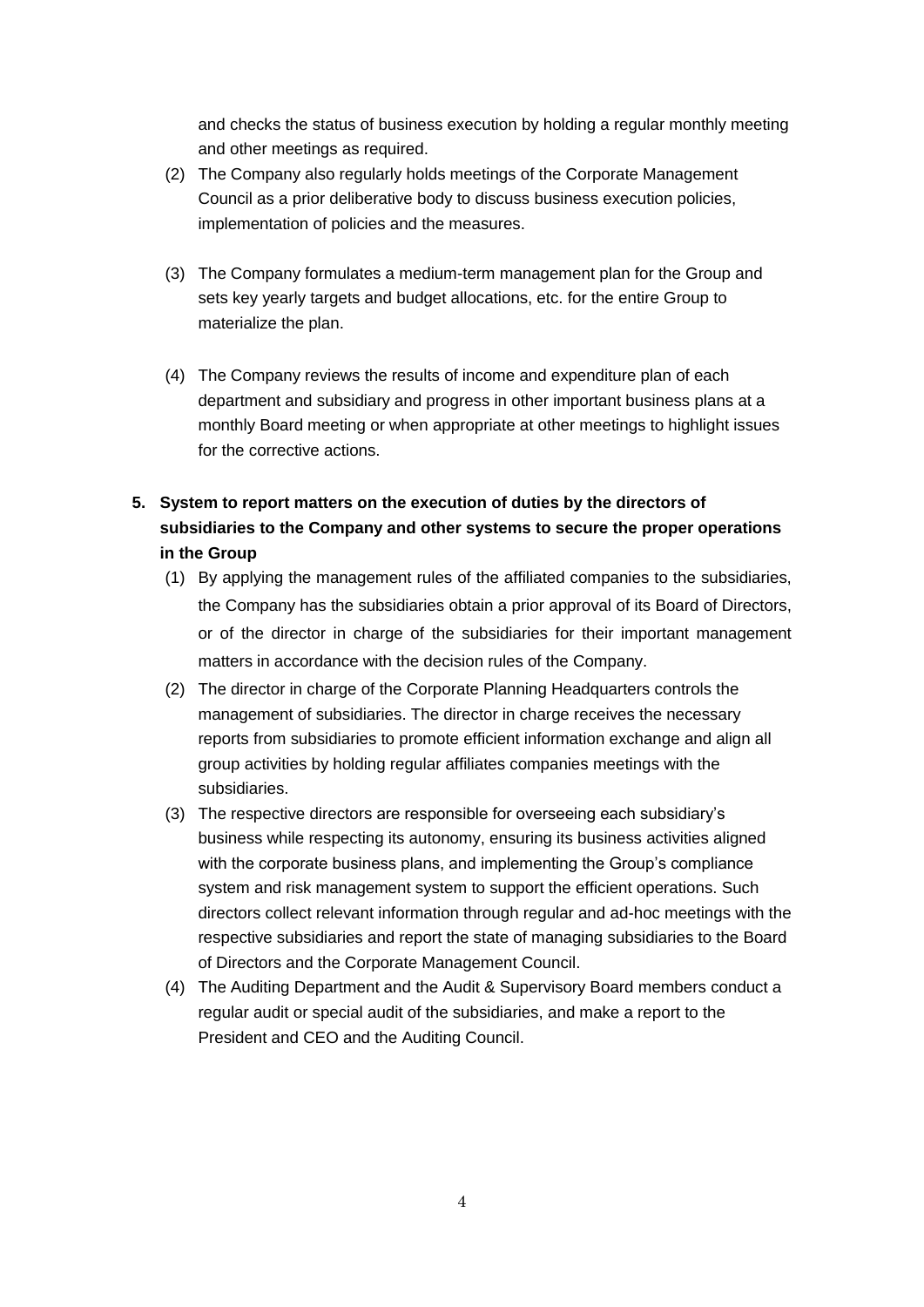- **6. System related to an employee in cases where a member(s) of the Audit & Supervisory Board requests the Company to assign a certain employee to assist his/her (their) duties, matters related to the independence of the employee from the directors and matters related to securing the effectiveness of the instruction of the member(s) of the Audit & Supervisory Board**
	- (1) If a member(s) of the Audit & Supervisory Board requests (request) the Company to assign a certain employee to assist his/her (their) duties, the Board of Directors nominates such an employee(s) from the members of the Auditing Department after consulting the Audit & Supervisory Board member(s).
	- (2) For the work to assist the Audit & Supervisory Board member(s), the employee's independence from the Board of Directors is secured by assuming that the command authority over the nominated employee has been transferred to the Audit & Supervisory Board member(s). The nominated employee follow the command and orders of the Audit & Supervisory Board member(s) in his/her assisting work. The Audit & Supervisory Board will undertake the performance assessment of the employee in his/her assisting work, and the Audit & Supervisory Board member(s) and the department manager of the Human Resources Department discuss the personnel transfer and treatment of the employee.
- **7. System for the directors and employees of the Company and the directors, Audit & Supervisory Board members and employees of the subsidiaries to make a report to the Audit & Supervisory Board members of the Company, a system for them to make other reports to the members of the Audit & Supervisory Board of the Company, and a system to ensure the effective audits of the Audit & Supervisory Board members of the Company**
	- (1) The officers and employees of the Group shall report any matters and misconduct that could cause significant damage to the Group and other necessary important matters to the Audit & Supervisory Board members as required based on laws, regulations and internal regulations of the Company such as the Audit & Supervisory Board regulations and the standards on audits by the Audit & Supervisory Board members. In addition, the Audit & Supervisory Board members may ask the officers and employees to make a report whenever necessary.
	- (2) The Audit & Supervisory Board members may attend important meetings such as the Board of Directors' meetings, the Corporate Management Council, the Compliance Committee, the Risk Management Committee, and the affiliated companies meetings, to understand important decision-making processes and the status of business execution by the directors of the Group, and inspect important documents related to business execution, such as approval documents. The Audit & Supervisory Board members shall also conduct monitoring and verification by regularly exchanging information with the President and CEO, having regular